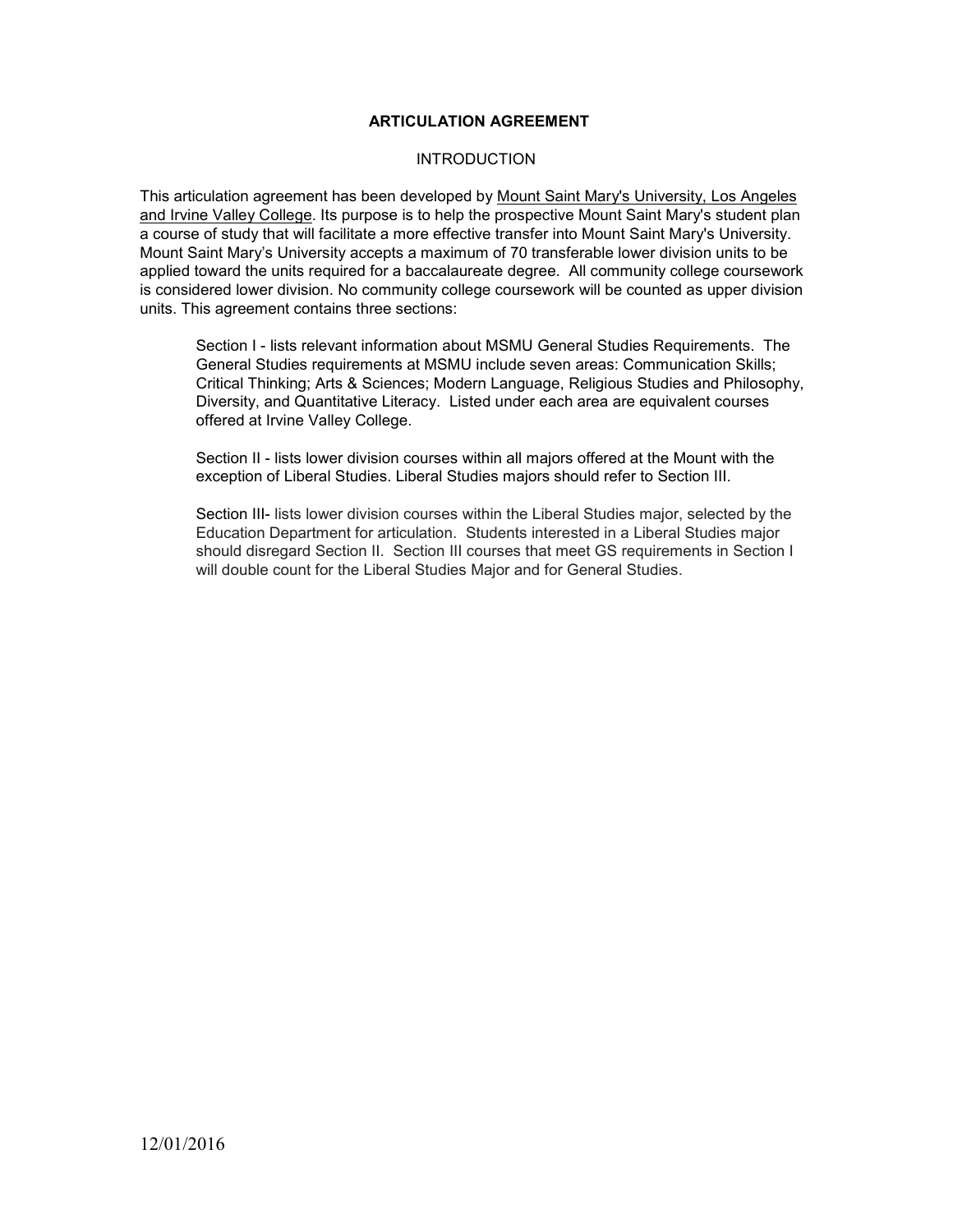### **MOUNT SAINT MARY'S UNIVERSITY, LOS ANGELES – IRVINE VALLEY COLLEGE ARTICULATION AGREEMENT**

# **SECTION I**

#### **General Studies:**

| <b>I. Communication Skills</b>                                                                                                                                                                                                                     |    |                                                                                                                      |                                                                                                 |                                                                                                     |                                                                                                                                                                                                                                                                                                                      |
|----------------------------------------------------------------------------------------------------------------------------------------------------------------------------------------------------------------------------------------------------|----|----------------------------------------------------------------------------------------------------------------------|-------------------------------------------------------------------------------------------------|-----------------------------------------------------------------------------------------------------|----------------------------------------------------------------------------------------------------------------------------------------------------------------------------------------------------------------------------------------------------------------------------------------------------------------------|
| A. Written (6 units with grade C or better)                                                                                                                                                                                                        |    |                                                                                                                      |                                                                                                 | <b>B. Oral (1-3 units)</b>                                                                          |                                                                                                                                                                                                                                                                                                                      |
| Writing 1, 1H, 2, 2H                                                                                                                                                                                                                               |    |                                                                                                                      | Communication Studies 1, 1H, 5                                                                  |                                                                                                     |                                                                                                                                                                                                                                                                                                                      |
|                                                                                                                                                                                                                                                    |    | II. Critical Thinking (minimum 3 units)                                                                              |                                                                                                 |                                                                                                     |                                                                                                                                                                                                                                                                                                                      |
| Philosophy 3<br>III. Arts and Sciences (minimum 21 units)                                                                                                                                                                                          |    |                                                                                                                      |                                                                                                 |                                                                                                     |                                                                                                                                                                                                                                                                                                                      |
|                                                                                                                                                                                                                                                    |    | At least one course must be taken in each of the following categories (A-G)                                          |                                                                                                 |                                                                                                     |                                                                                                                                                                                                                                                                                                                      |
| A. Art/Music                                                                                                                                                                                                                                       |    | <b>B.</b> Literature                                                                                                 | C. History                                                                                      |                                                                                                     | D. Natural and<br><b>Physical Sciences</b>                                                                                                                                                                                                                                                                           |
| Art History 1, 4, 20,<br>22, 23, 24, 25, 26, 27,<br>28, 29, 30, 31, 32,<br>104, 133<br>Dance 77, 78<br>Humanities 1, 1H, 70,<br>71, 71H, 72, 73<br>Music 1, 1H, 20, 20H,<br>21, 27, 28<br>Photography 1<br>Theatre 20, 21, 25,<br>25H, 26, 26H, 27 | 48 | Literature 1, 20, 21,<br>22, 23, 24, 30, 31, 32,<br>33, 40, 41, 43, 45, 46,<br>Humanities 74                         | History 1, 1H, 2, 10,<br>11, 20, 21, 24, 33, 40,<br>41, 51, 51H<br>Political Science 12,<br>12H |                                                                                                     | Anthropology 1, 1H, 9<br>Astronomy 20, 25<br>Biology 1, 1H, 1L, 3,<br>5, 10, 11, 12, 12D, 15,<br>19, 19H, 32, 43, 55,<br>72, 93, 93L, 94, 121<br>Chemistry 1A, 3, 4<br>Earth Science 20<br>Environmental<br>Science 1<br>Geography 1, 1L, 10,<br>10H<br>Geology 1, 22, 23<br>Marine Science 20<br>Physics 2A, 4A, 20 |
| <b>E. Mathematics</b>                                                                                                                                                                                                                              |    |                                                                                                                      | <b>F. Social and Behavioral</b><br><b>Sciences</b>                                              |                                                                                                     | <b>G. Contemporary</b><br><b>Economics or Politics</b>                                                                                                                                                                                                                                                               |
| Math 2, 3A, 3AH, 3B, 3BH, 8,<br>10, 11, 105, 120, 124<br>Psychology 10, 10H                                                                                                                                                                        |    | Anthropology 2, 2H<br>Economic 1, 1H<br>Political Science 12, 12H<br>Psychology 1, 1H, 7, 106<br>Sociology 1, 1H, 10 |                                                                                                 | Economics 2, 2H, 13<br>History 25<br>Management 12A, 12AH<br>Political Science 1, 1H, 3, 14,<br>14H |                                                                                                                                                                                                                                                                                                                      |
| V. Religious Studies and Philosophy<br>(Minimum 15 units; must include 3 units of Ethics and 3 units of a Philosophical Ideas<br>course)                                                                                                           |    |                                                                                                                      |                                                                                                 |                                                                                                     |                                                                                                                                                                                                                                                                                                                      |
| A. Religious Studies (6-9 units)                                                                                                                                                                                                                   |    |                                                                                                                      |                                                                                                 |                                                                                                     | B. Philosophy (6-9 units)                                                                                                                                                                                                                                                                                            |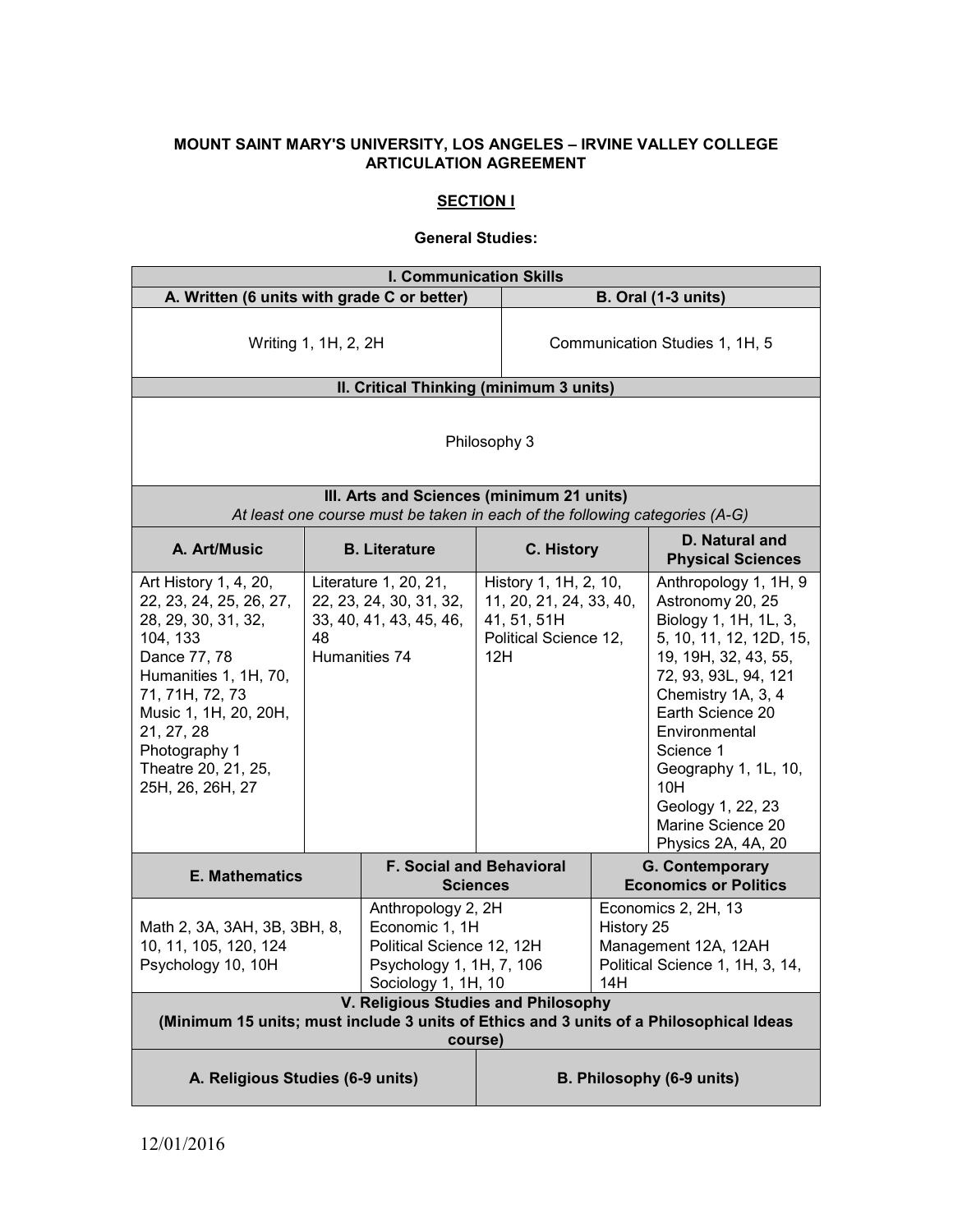| a. Scripture: Literature 40, 41<br>b. Christian Thought: Humanities 20                                                                                                                                                                                                                                                                                                                                      | a. Philosophical Ideas: Philosophy 1, 5, 10, 11<br>b. Ethics: Philosophy 2                                                                                         |  |  |
|-------------------------------------------------------------------------------------------------------------------------------------------------------------------------------------------------------------------------------------------------------------------------------------------------------------------------------------------------------------------------------------------------------------|--------------------------------------------------------------------------------------------------------------------------------------------------------------------|--|--|
| c. Christian Ethics:                                                                                                                                                                                                                                                                                                                                                                                        | c. Philosophy Other: Philosophy 3                                                                                                                                  |  |  |
| d. Religion & Religions: Humanities 21, 22, 27                                                                                                                                                                                                                                                                                                                                                              |                                                                                                                                                                    |  |  |
|                                                                                                                                                                                                                                                                                                                                                                                                             | IV: Modern Language                                                                                                                                                |  |  |
|                                                                                                                                                                                                                                                                                                                                                                                                             | A. A student who begins a language must complete course 1 and 2 of the same                                                                                        |  |  |
| language<br>B. Students whose native language is not English may demonstrate academic<br>proficiency in English as a second language by passing the TOEFL examination<br>with scores above 550.                                                                                                                                                                                                             |                                                                                                                                                                    |  |  |
|                                                                                                                                                                                                                                                                                                                                                                                                             | C. To meet the requirement students must demonstrate proficiency at the second<br>semester level. If they have knowledge, and test into the second semester of the |  |  |
|                                                                                                                                                                                                                                                                                                                                                                                                             | language, they need only take the second semester course, i.e., Span 2.                                                                                            |  |  |
| D. Language courses must be college-level courses.                                                                                                                                                                                                                                                                                                                                                          |                                                                                                                                                                    |  |  |
|                                                                                                                                                                                                                                                                                                                                                                                                             | <b>VI: Diversity</b>                                                                                                                                               |  |  |
| Anthropology 2, 2H                                                                                                                                                                                                                                                                                                                                                                                          | Management 268                                                                                                                                                     |  |  |
| Art History 20                                                                                                                                                                                                                                                                                                                                                                                              | Music 21                                                                                                                                                           |  |  |
| French 4                                                                                                                                                                                                                                                                                                                                                                                                    | Philosophy 1, 2                                                                                                                                                    |  |  |
| <b>Humanities 21, 22, 27</b>                                                                                                                                                                                                                                                                                                                                                                                | Political Science 12, 12H                                                                                                                                          |  |  |
| Literature 46                                                                                                                                                                                                                                                                                                                                                                                               | Sociology 1, 1H, 10, 19, 20                                                                                                                                        |  |  |
| <b>VII: Quantitative Literacy</b>                                                                                                                                                                                                                                                                                                                                                                           |                                                                                                                                                                    |  |  |
| A. QL1                                                                                                                                                                                                                                                                                                                                                                                                      | <b>B. QL2</b>                                                                                                                                                      |  |  |
| Accounting 1A, 1B, 1BH                                                                                                                                                                                                                                                                                                                                                                                      | Chemistry 1A, 1B                                                                                                                                                   |  |  |
| Biology 97                                                                                                                                                                                                                                                                                                                                                                                                  | Math 2, 3A, 3AH, 3B, 3BH, 4A, 8, 10, 11, 105,                                                                                                                      |  |  |
| Philosophy 3                                                                                                                                                                                                                                                                                                                                                                                                | 124                                                                                                                                                                |  |  |
| Psychology 2                                                                                                                                                                                                                                                                                                                                                                                                | Psychology 10, 10H                                                                                                                                                 |  |  |
| <b>Math 120</b>                                                                                                                                                                                                                                                                                                                                                                                             | Physics 2A, 2B, 4A, 4B, 4C                                                                                                                                         |  |  |
| <b>Disclaimer</b>                                                                                                                                                                                                                                                                                                                                                                                           |                                                                                                                                                                    |  |  |
| Other courses not listed in the above sections may be approved for general studies credit. To<br>ensure receiving the appropriate credit, please complete a transfer credit clearance form before<br>registering for the course. The advisement center will then determine the eligibility of the course.<br>Submission of a transfer credit clearance form does not guarantee approval of transfer credit. |                                                                                                                                                                    |  |  |
|                                                                                                                                                                                                                                                                                                                                                                                                             |                                                                                                                                                                    |  |  |
|                                                                                                                                                                                                                                                                                                                                                                                                             | <b>SECTION II</b>                                                                                                                                                  |  |  |

| ULVIIVII II                             |  |
|-----------------------------------------|--|
| Disclaimer:                             |  |
| ns are based on our traditional baccala |  |
|                                         |  |

1. Major course evaluations are based on our traditional baccalaureate program's major requirements. WEC major requirements may vary from list. All students should consult with advisors for requirement variations.

2. All possible lower division courses for each major are listed. Please note, some majors have multiple course options for fulfilling the same degree requirement. Consult the current college catalog to determine if your specific major has "either/or" options with the courses listed below.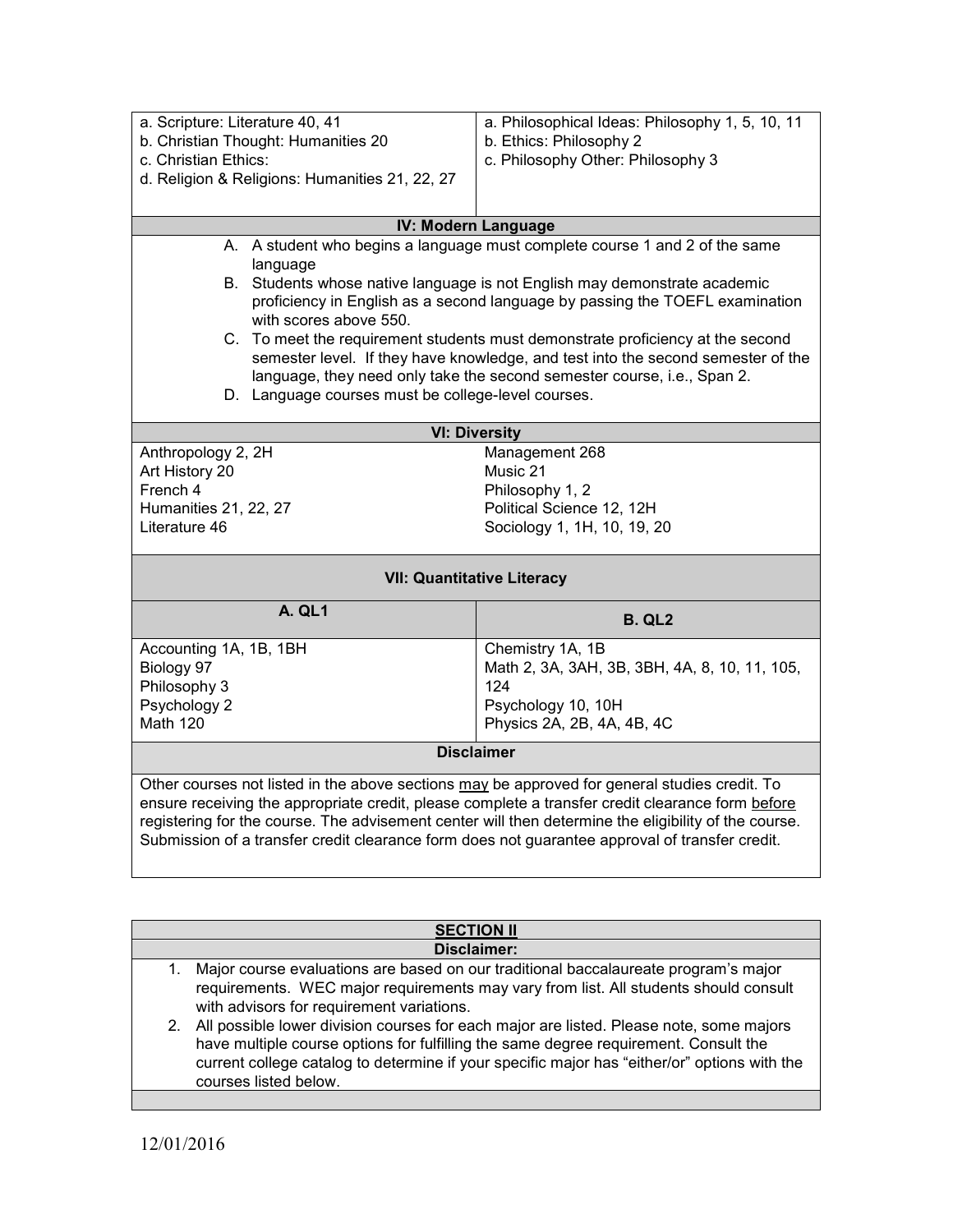|                      | <b>AMERICAN STUDIES</b>                       |                                                                                              |
|----------------------|-----------------------------------------------|----------------------------------------------------------------------------------------------|
| <b>MSMU Course #</b> | <b>MSMU Course Title</b>                      | <b>Irvine Valley Course # (Please</b><br>refer to Irvine Valley Catalog for<br>Course Title) |
| <b>BUS4</b>          | <b>Business Foundations &amp;</b><br>Analysis | MGT <sub>1</sub>                                                                             |
| <b>BUS 5/POL 5</b>   | <b>Business Law I</b>                         | <b>MGT 12A, 12AH</b>                                                                         |
| <b>BUS 92/PHI 92</b> | <b>Business Ethics</b>                        |                                                                                              |
| <b>ENG 20</b>        | <b>Great Works in American</b><br>Literature  |                                                                                              |
| <b>ENG 26</b>        | Literature of the American<br>West            |                                                                                              |
| POL <sub>1</sub>     | American Government and<br>Institutions       | <b>PS 1, 1H</b>                                                                              |
|                      | <b>APPLIED ETHICS</b>                         |                                                                                              |
| <b>MSMU Course #</b> | <b>MSMU Course Title</b>                      | <b>Irvine Valley Course # (Please</b><br>refer to Irvine Valley Catalog for<br>Course Title) |
| PHI <sub>5</sub>     | Introduction to Logic                         | PHIL <sub>3</sub>                                                                            |
| <b>PHI 10</b>        | <b>Critical Thinking</b>                      |                                                                                              |
| <b>PHI 15</b>        | Introduction to Philosophy                    | PHIL <sub>1</sub>                                                                            |
| <b>PHI 16</b>        | Philosophy through Popular<br>Culture         |                                                                                              |
| <b>PHI 21</b>        | Moral Values and Ethical<br>Decisions         | PHIL <sub>2</sub>                                                                            |
| <b>PHI 24</b>        | Socrates, Plato, and Aristotle                | <b>PHIL 10</b>                                                                               |
| <b>PHI 92</b>        | Introduction to Business Ethics               |                                                                                              |
|                      | <b>ART</b>                                    |                                                                                              |
| <b>MSMU Course #</b> | <b>MSMU Course Title</b>                      | <b>Irvine Valley Course # (Please</b><br>refer to Irvine Valley Catalog for<br>Course Title) |
| ART <sub>1</sub>     | Drawing I                                     | <b>ART 80</b>                                                                                |
| ART <sub>2</sub>     | Design I                                      | <b>ART 40, 42</b>                                                                            |
| ART <sub>4</sub>     | Painting I                                    |                                                                                              |
| ART <sub>7</sub>     | Experiences in the Visual Arts                |                                                                                              |
| <b>ART 12</b>        | Ceramics I                                    |                                                                                              |
| <b>ART 15</b>        | <b>Computer Graphics</b>                      |                                                                                              |
| <b>ART 24</b>        | Wood                                          |                                                                                              |
|                      | <b>BIOCHEMISTRY</b>                           |                                                                                              |
| <b>MSMU Course #</b> | <b>MSMU Course Title</b>                      | <b>Irvine Valley Course # (Please</b><br>refer to Irvine Valley Catalog for<br>Course Title) |
| <b>BIO 1/L</b>       | <b>Biological Dynamics</b>                    | <b>BIO 1, 1H, 1L</b>                                                                         |
| <b>BIO 2/L</b>       | <b>Biological Dynamics</b>                    |                                                                                              |
|                      |                                               |                                                                                              |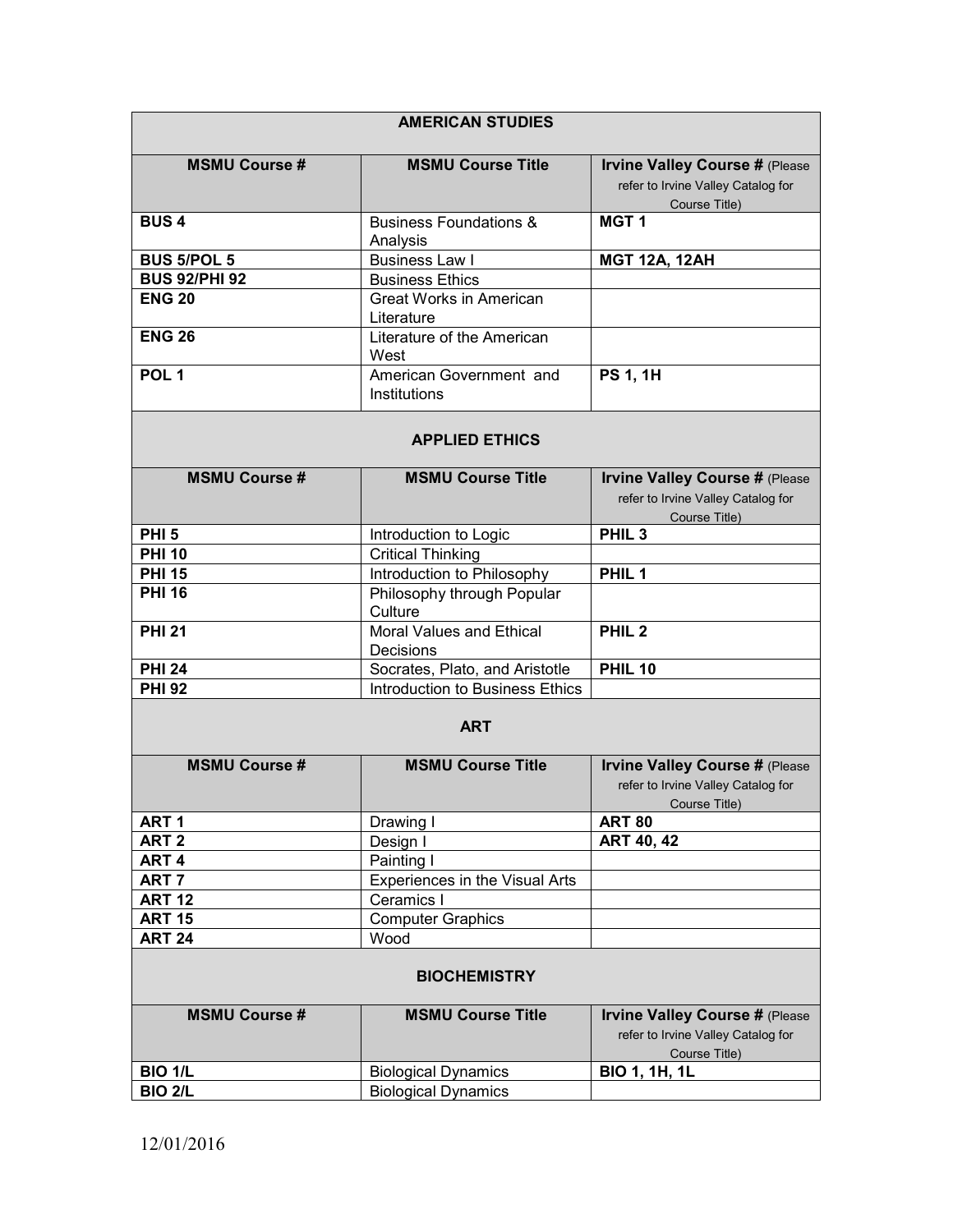| CHE 1A/L           | General Chemistry/Lab          | <b>CHEM 1A</b>  |
|--------------------|--------------------------------|-----------------|
| CHE 1B/L           | General Chemistry/Lab          | <b>CHEM 1B</b>  |
| CHE 6A/L           | Organic Chemistry/Lab          | <b>CHEM 12A</b> |
| CHE 6B/L           | Organic Chemistry/Lab          | <b>CHEM 12B</b> |
| CIS <sub>2</sub>   | Introduction to Programming    |                 |
| MTH <sub>5</sub> A | Calculus I                     | <b>MATH 11</b>  |
| MTH <sub>5B</sub>  | Calculus II                    |                 |
| <b>MTH 38</b>      | Elements of Probability and    | <b>MATH 10</b>  |
|                    | <b>Statistics</b>              |                 |
| PHY 1A             | <b>Introductory Physics IA</b> | <b>PHYS 2A</b>  |
| PHY 1B/L           | Introductory Physics IB/Lab    | <b>PHYS 2B</b>  |
| <b>PHY 11A</b>     | Mechanics                      | <b>PHYS4A</b>   |
| <b>PHY 11B</b>     | Electricity, Magnetism and     | <b>PHYS4B</b>   |
|                    | Optics                         |                 |

## **BIOLOGICAL SCIENCES**

| <b>MSMU Course #</b> | <b>MSMU Course Title</b>         | <b>Irvine Valley Course # (Please</b> |
|----------------------|----------------------------------|---------------------------------------|
|                      |                                  | refer to Irvine Valley Catalog for    |
|                      |                                  | Course Title)                         |
| <b>BIO 1/L</b>       | <b>Biological Dynamics/Lab</b>   | <b>BIO 1, 1H, 1L</b>                  |
| <b>BIO 2/L</b>       | <b>Biological Dynamics/Lab</b>   |                                       |
| <b>CHE 1A/D/L</b>    | General                          | <b>CHEM 1A</b>                        |
|                      | Chemistry/Discussion/Lab         |                                       |
| <b>CHE 1B/L</b>      | General Chemistry/Lab            | <b>CHEM 1B</b>                        |
| <b>CHE 6A/L</b>      | Organic Chemistry/Lab            | <b>CHEM 12A</b>                       |
| CHE 6B/L             | Organic Chemistry/Lab            | <b>CHEM 12B</b>                       |
| <b>MTH 38</b>        | Elements of Probability and      | <b>MATH 10</b>                        |
|                      | <b>Statistics</b>                |                                       |
| <b>PSY 40</b>        | <b>Basic Statistical Methods</b> | <b>PSYC 10, 10H</b>                   |
| <b>MTH 5A</b>        | Calculus I                       | <b>MATH 11</b>                        |
| MTH <sub>5B</sub>    | Calculus II                      |                                       |
| PHY 1A               | <b>Introductory Physics IA</b>   | <b>PHYS 2A</b>                        |
| PHY 1B/L             | Introductory Physics IB/Lab      | <b>PHYS 2B</b>                        |
| <b>BIO 50A/L</b>     | Human Anatomy/Lab                | <b>BIO 11</b>                         |
| <b>BIO 50B/L</b>     | Human Physiology/Lab             | <b>BIO 12</b>                         |

# **BUSINESS ADMINISTRATION**

| <b>MSMU Course #</b> | <b>MSMU Course Title</b>        | <b>Irvine Valley Course # (Please</b> |
|----------------------|---------------------------------|---------------------------------------|
|                      |                                 | refer to Irvine Valley Catalog for    |
|                      |                                 | Course Title)                         |
| <b>BUS4</b>          | <b>Business Foundations and</b> | MGT <sub>1</sub>                      |
|                      | Analysis                        |                                       |
| <b>BUS5</b>          | Business Law I                  | <b>MGT 12A, 12AH</b>                  |
| <b>BUS 15A</b>       | <b>Accounting Principles I</b>  | <b>ACCT 1A</b>                        |
| <b>BUS 15B</b>       | <b>Accounting Principles II</b> | <b>ACCT 1B, 1BH</b>                   |
| <b>BUS 16A</b>       | <b>Accounting Principles I</b>  |                                       |
| <b>BUS 16B</b>       | <b>Accounting Principles II</b> |                                       |
| <b>BUS 21</b>        | The Essentials of Business      | <b>MGT 104</b>                        |
|                      | Writing and Presentation        |                                       |
| <b>BUS 92/PHI 92</b> | <b>Business Ethics</b>          |                                       |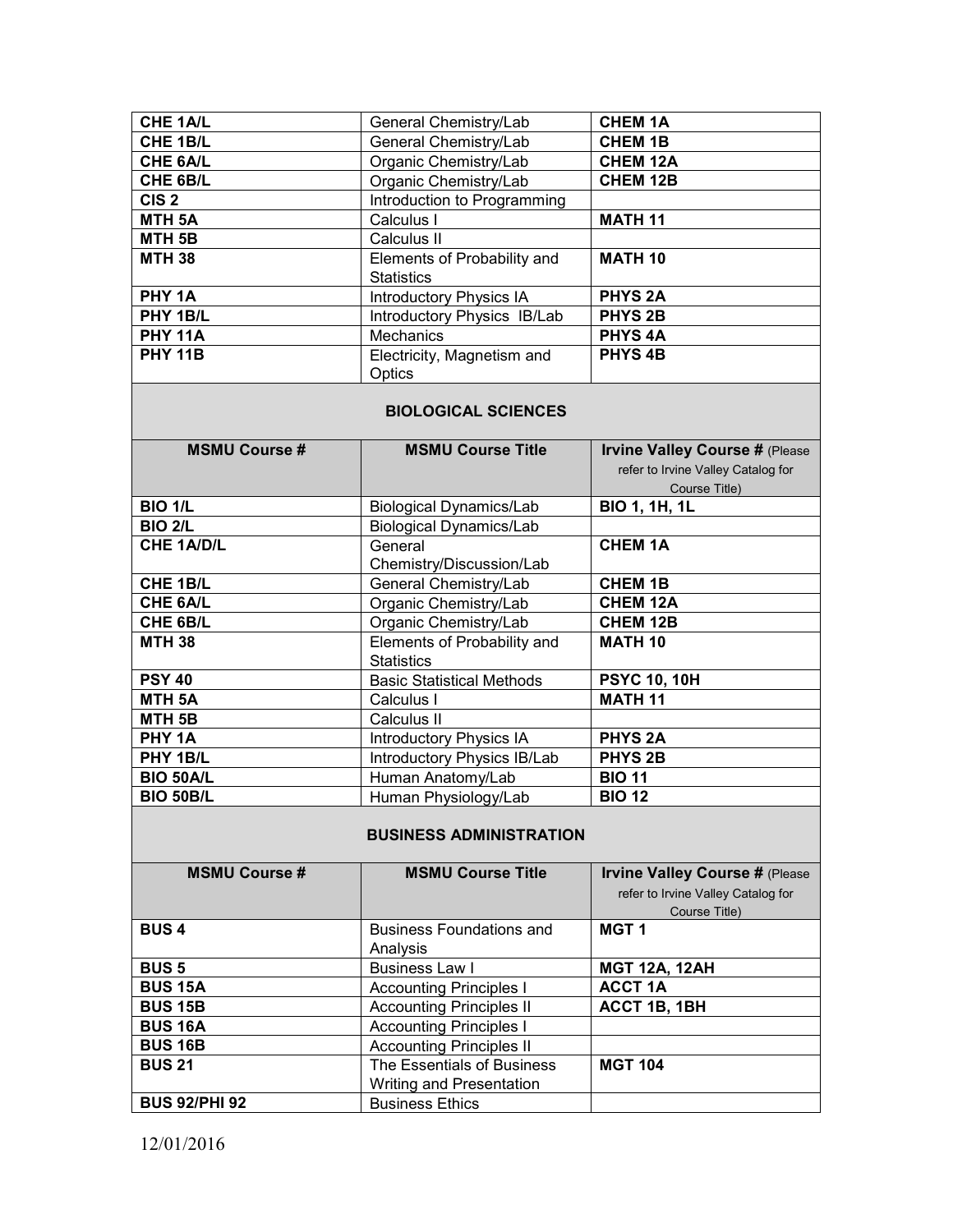| ECO <sub>1</sub>         | Microeconomics                                                              | ECON 1, 1H                                                                                   |  |  |  |
|--------------------------|-----------------------------------------------------------------------------|----------------------------------------------------------------------------------------------|--|--|--|
| ECO <sub>2</sub>         | Macroeconomics                                                              | <b>ECON 2, 2H</b>                                                                            |  |  |  |
| <b>MTH 28</b>            | Mathematical Analysis for<br><b>Business</b>                                |                                                                                              |  |  |  |
| <b>MTH 38</b>            | Elements of Probability and<br><b>Statistics</b>                            | <b>MATH 10</b>                                                                               |  |  |  |
| <b>SPE 10</b>            | Introduction to Communication                                               | COMMS 1, 1H                                                                                  |  |  |  |
|                          | <b>CHEMISTRY</b>                                                            |                                                                                              |  |  |  |
| <b>MSMU Course #</b>     | <b>MSMU Course Title</b>                                                    | <b>Irvine Valley Course # (Please</b>                                                        |  |  |  |
|                          |                                                                             | refer to Irvine Valley Catalog for<br>Course Title)                                          |  |  |  |
| <b>CHE 1A/D/L</b>        | General                                                                     | <b>CHE 1A</b>                                                                                |  |  |  |
|                          | Chemistry/Discussion/Lab                                                    |                                                                                              |  |  |  |
| CHE 1B/L                 | General Chemistry/Lab                                                       | CHE <sub>1B</sub>                                                                            |  |  |  |
| <b>CHE 6A/L</b>          | Organic Chemistry/Lab                                                       | <b>CHEM 12A</b>                                                                              |  |  |  |
| CHE 6B/L                 | Organic Chemistry/Lab                                                       | <b>CHEM 12B</b>                                                                              |  |  |  |
| CIS <sub>2</sub>         | Introduction to Programming                                                 |                                                                                              |  |  |  |
| MTH <sub>5A</sub>        | Calculus I                                                                  | <b>MATH 11</b>                                                                               |  |  |  |
| MTH <sub>5B</sub>        | Calculus II                                                                 |                                                                                              |  |  |  |
| MTH <sub>5C</sub>        | Calculus III                                                                |                                                                                              |  |  |  |
| PHY 1A                   | <b>Introductory Physics IA</b>                                              | <b>PHYS 2A</b>                                                                               |  |  |  |
| PHY 1B/L                 | Introductory Physics IB/Lab                                                 | <b>PHYS 2B</b>                                                                               |  |  |  |
| <b>PHY 11A</b>           | Mechanics                                                                   | <b>PHYS4A</b>                                                                                |  |  |  |
| <b>PHY 11B</b>           | Electricity, Magnetism, and<br>Optics                                       | <b>PHYS4B</b>                                                                                |  |  |  |
| <b>CHILD DEVELOPMENT</b> |                                                                             |                                                                                              |  |  |  |
| <b>MSMU Course #</b>     | <b>MSMU Course Title</b>                                                    | <b>Irvine Valley Course # (Please</b><br>refer to Irvine Valley Catalog for<br>Course Title) |  |  |  |
| <b>BIO 10</b>            | <b>Health Science</b>                                                       |                                                                                              |  |  |  |
| <b>EDU 32</b>            | Early Childhood Education:<br><b>Observation and Curriculum</b><br>Planning | <b>HD 101</b>                                                                                |  |  |  |
| <b>EDU 33</b>            | The Visual & Performing Arts<br>for the Young Child                         | <b>HD 131</b>                                                                                |  |  |  |
| <b>EDU 37</b>            | Infant/Toddler Development<br>and Care                                      |                                                                                              |  |  |  |
| PSY <sub>1</sub>         | Introduction to Psychology                                                  | <b>PSYC 1, 1H</b>                                                                            |  |  |  |
| <b>PSY 12</b>            | Child/Human Development                                                     | <b>PSYC 106</b>                                                                              |  |  |  |
| SOC <sub>6</sub>         | The Family, Child and<br>Community                                          |                                                                                              |  |  |  |
| <b>CRIMINOLOGY</b>       |                                                                             |                                                                                              |  |  |  |
| <b>MSMU Course #</b>     | <b>MSMU Course Title</b>                                                    | <b>Irvine Valley Course # (Please</b><br>refer to Irvine Valley Catalog for<br>Course Title) |  |  |  |
| SOC <sub>1</sub>         | Introduction to Sociology                                                   | <b>SOC 1, 1H</b>                                                                             |  |  |  |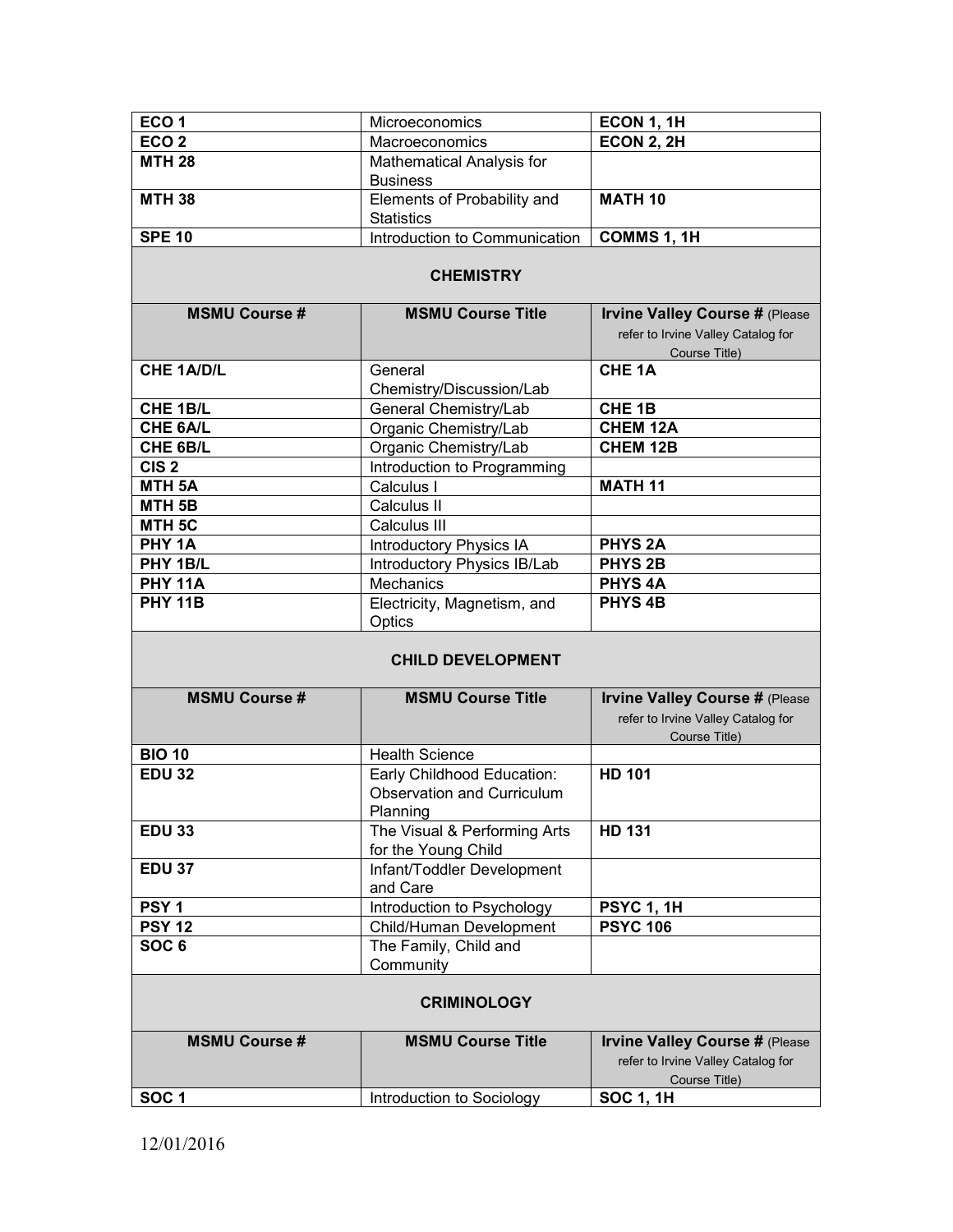| <b>ENGLISH</b>         |                                                                             |                                                                                              |  |  |
|------------------------|-----------------------------------------------------------------------------|----------------------------------------------------------------------------------------------|--|--|
| <b>MSMU Course #</b>   | <b>MSMU Course Title</b>                                                    | <b>Irvine Valley Course # (Please</b><br>refer to Irvine Valley Catalog for<br>Course Title) |  |  |
| <b>ENG1A</b>           | Freshman English                                                            | <b>WR 1, 1H</b>                                                                              |  |  |
| <b>ENG1B</b>           | Freshman English                                                            | <b>WR 2, 2H</b>                                                                              |  |  |
| <b>ENG 5H</b>          | Freshman Honors English                                                     |                                                                                              |  |  |
| <b>ENG 18</b>          | <b>Great Works in World</b><br>Literature                                   |                                                                                              |  |  |
| <b>ENG 28</b>          | Contemporary Issues in World<br>Literature                                  |                                                                                              |  |  |
| <b>ENG 70</b>          | Western Literary Heritage                                                   |                                                                                              |  |  |
| <b>ENG 73</b>          | Shakespeare                                                                 | <b>LIT 43</b>                                                                                |  |  |
| HIS <sub>1</sub> A     | <b>Western Civilization</b>                                                 | <b>HIST 10</b>                                                                               |  |  |
| HIS <sub>1B</sub>      | <b>Western Civilization</b>                                                 | <b>HIST 11</b>                                                                               |  |  |
| <b>MSMU Course #</b>   | FILM, MEDIA AND SOCIAL JUSTICE<br><b>MSMU Course Title</b>                  | <b>Irvine Valley Course # (Please</b>                                                        |  |  |
|                        |                                                                             | refer to Irvine Valley Catalog for<br>Course Title)                                          |  |  |
| <b>BUS 15A</b>         | <b>Accounting Principles I</b>                                              | <b>ACCT 1A</b>                                                                               |  |  |
| <b>SOC1</b>            | Introduction to Sociology                                                   | <b>SOC 1, SOC 1H</b>                                                                         |  |  |
| <b>MUS3</b>            | <b>Discovering Music</b>                                                    | <b>MUS 1, 1H</b>                                                                             |  |  |
| <b>MUS 13</b>          | Fundamentals                                                                |                                                                                              |  |  |
|                        | <b>Applied Music:</b><br>Instrumental/Vocal for Non-<br><b>Music Majors</b> |                                                                                              |  |  |
|                        |                                                                             |                                                                                              |  |  |
|                        | <b>FRENCH AND FRANCOPHONE STUDIES</b>                                       |                                                                                              |  |  |
| <b>MSMU Course #</b>   | <b>MSMU Course Title</b>                                                    | <b>Irvine Valley Course # (Please</b><br>refer to Irvine Valley Catalog for<br>Course Title) |  |  |
| FRE <sub>1</sub>       | <b>Elementary French I</b>                                                  | FR <sub>1</sub>                                                                              |  |  |
| FRE <sub>2</sub>       | <b>Elementary French II</b>                                                 | FR <sub>2</sub>                                                                              |  |  |
| FRE <sub>3</sub>       | Intermediate French III                                                     | FR <sub>3</sub>                                                                              |  |  |
| FRE <sub>4</sub>       | Intermediate French IV                                                      | FR <sub>4</sub>                                                                              |  |  |
| <b>GERONTOLOGY</b>     |                                                                             |                                                                                              |  |  |
| <b>MSMU Course#</b>    | <b>MSMU Course Title</b>                                                    | <b>Irvine Valley Course # (Please</b><br>refer to Irvine Valley Catalog for<br>Course Title) |  |  |
| <b>BIO 50A</b>         | Human Anatomy                                                               | <b>BIO 11</b>                                                                                |  |  |
| <b>SOC 13</b>          | <b>Anatomy for Social Services</b>                                          | <b>BIO 11</b>                                                                                |  |  |
| <b>GLOBAL POLITICS</b> |                                                                             |                                                                                              |  |  |
| <b>MSMU Course #</b>   | <b>MSMU Course Title</b>                                                    | <b>Irvine Valley Course # (Please</b>                                                        |  |  |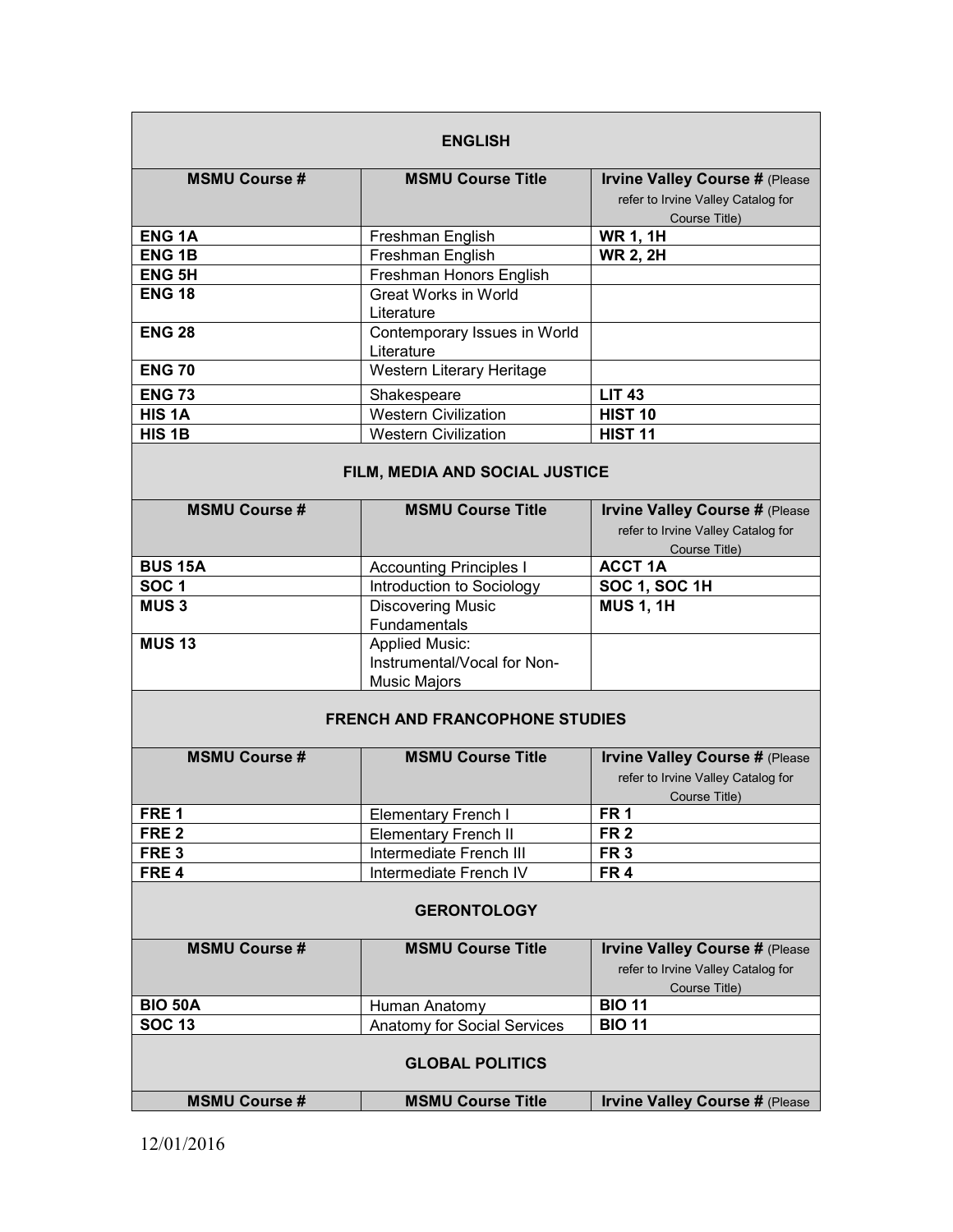|                      |                                           | refer to Irvine Valley Catalog for<br>Course Title)                         |
|----------------------|-------------------------------------------|-----------------------------------------------------------------------------|
| ECO <sub>2</sub>     | Macroeconomics                            | <b>ECON 2, 2H</b>                                                           |
| <b>HIST 25</b>       | <b>Cultural and Historical</b>            |                                                                             |
|                      | Geography                                 |                                                                             |
| POL <sub>2</sub>     | Introduction to World Politics            | PS 102, 12H                                                                 |
| <b>RST 23</b>        | Spiritual Journeys of Women               |                                                                             |
|                      |                                           |                                                                             |
|                      | <b>HEALTHCARE POLICY</b>                  |                                                                             |
| <b>MSMU Course #</b> | <b>MSMU Course Title</b>                  | <b>Irvine Valley Course # (Please</b>                                       |
|                      |                                           | refer to Irvine Valley Catalog for                                          |
|                      |                                           | Course Title)                                                               |
| <b>BIO 10</b>        | <b>Health Science</b>                     |                                                                             |
| POL <sub>1</sub>     | American Government and                   | <b>PS 1, 1H</b>                                                             |
|                      | Institutions                              |                                                                             |
| POL <sub>2</sub>     | Introduction to World Politics            | <b>PS 12, 12H</b>                                                           |
| PSY <sub>1</sub>     | Introduction to Psychology                | PSYC <sub>1</sub>                                                           |
|                      |                                           |                                                                             |
|                      | <b>HISTORY</b>                            |                                                                             |
| <b>MSMU Course #</b> | <b>MSMU Course Title</b>                  | <b>Irvine Valley Course # (Please</b>                                       |
|                      |                                           | refer to Irvine Valley Catalog for                                          |
|                      |                                           | Course Title)                                                               |
| HIS <sub>1</sub> A   | <b>Western Civilization</b>               | <b>HIST 10</b>                                                              |
| HIS <sub>1B</sub>    | <b>Western Civilization</b>               | <b>HIST 11</b>                                                              |
|                      |                                           |                                                                             |
| HIS <sub>3</sub>     |                                           |                                                                             |
|                      | <b>World History</b>                      |                                                                             |
|                      | <b>MATHEMATICS</b>                        |                                                                             |
| <b>MSMU Course #</b> | <b>MSMU Course Title</b>                  | <b>Irvine Valley Course # (Please</b><br>refer to Irvine Valley Catalog for |
| CIS <sub>2</sub>     |                                           | Course Title)                                                               |
| <b>MTH 5A</b>        | Introduction to Programming<br>Calculus I | <b>MATH 11</b>                                                              |
| MTH <sub>5B</sub>    | Calculus II                               |                                                                             |
| MTH 5C               | Calculus III                              |                                                                             |
| MTH <sub>8</sub>     |                                           |                                                                             |
| PHY 1BL              | Transition to Higher Math                 | <b>PHYS 2B</b>                                                              |
|                      | <b>Introductory Physics</b>               |                                                                             |
| <b>PHY 11A</b>       | Laboratory<br><b>Mechanics</b>            | <b>PHYS4A</b>                                                               |
| <b>PHY 11B</b>       | Electricity, Magnetism, and               | <b>PHYS4B</b>                                                               |
|                      | Optics                                    |                                                                             |
|                      |                                           |                                                                             |
|                      | <b>MUSIC</b>                              |                                                                             |
| <b>MSMU Course #</b> | <b>MSMU Course Title</b>                  | <b>Irvine Valley Course # (Please</b>                                       |
|                      |                                           | refer to Irvine Valley Catalog for                                          |
| <b>MUS 1AB</b>       |                                           | Course Title)                                                               |
| <b>MUS 1CD</b>       | Musicianship I<br>Musicianship I          |                                                                             |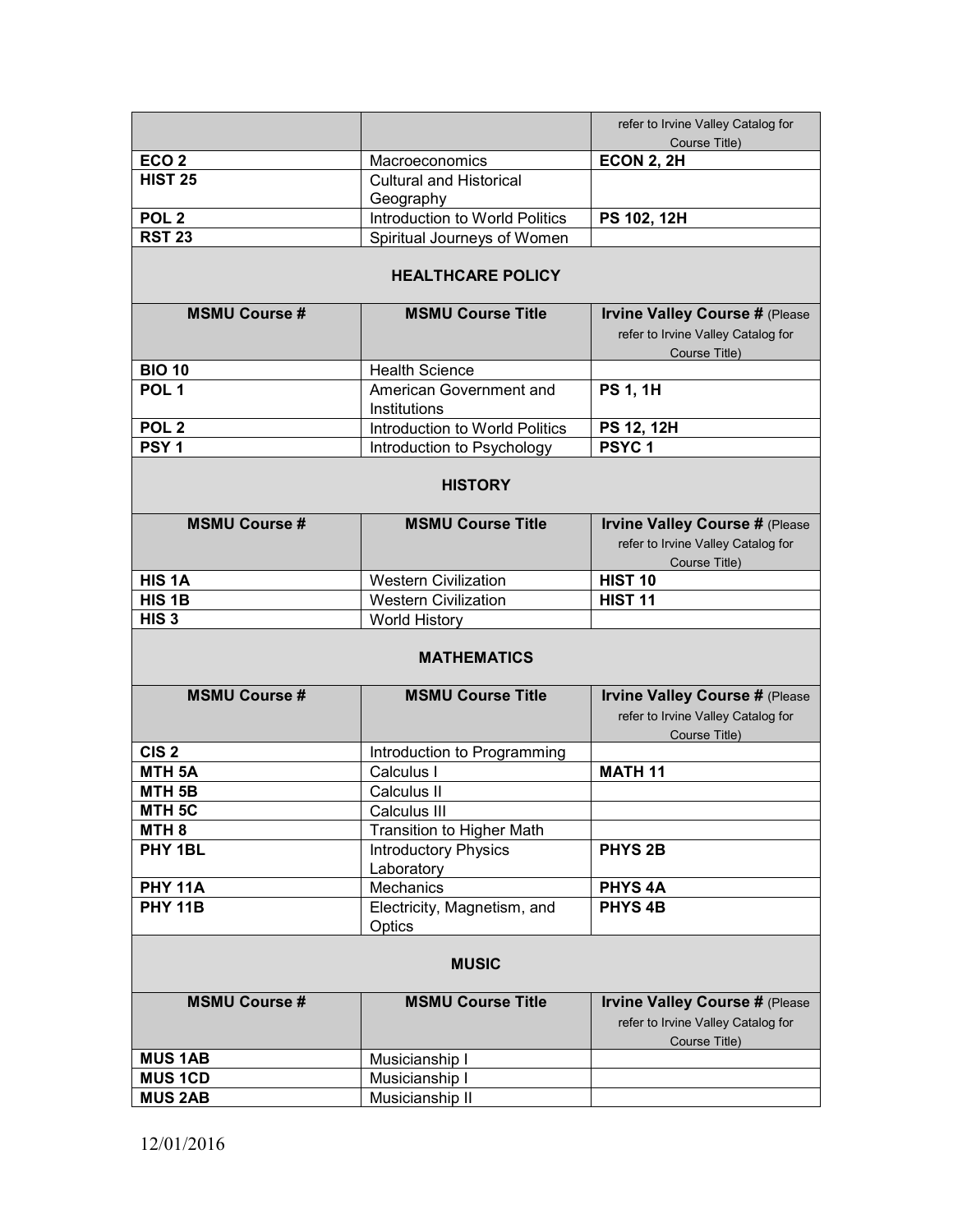| <b>MUS 6M</b>  | Varieties of Music                                                              | <b>MUS 21</b>     |
|----------------|---------------------------------------------------------------------------------|-------------------|
| <b>MUS 11</b>  | <b>Functional Keyboard Skills</b>                                               |                   |
| <b>MUS 15</b>  | <b>Applied Music</b>                                                            | <b>MUS 50, 52</b> |
| <b>MUS 16</b>  | Music of World Cultures                                                         |                   |
| <b>MUS 17</b>  | Women in Music                                                                  |                   |
| <b>MUS 24A</b> | Surveys of the History and<br>Literature of Music                               |                   |
| <b>MUS 24B</b> | Surveys of the History and<br>Literature of Music                               |                   |
| <b>MUS 24C</b> | Surveys of the History and<br>Literature of Music                               |                   |
| <b>MUS 25</b>  | <b>Music Masterpieces</b>                                                       |                   |
| <b>MUS 26</b>  | <b>Brass &amp; Percussion</b><br>Instruments: Introductory<br><b>Techniques</b> |                   |
| <b>MUS 27</b>  | <b>Woodwind Instruments:</b><br><b>Introductory Techniques</b>                  |                   |
| <b>MUS 29</b>  | <b>String Instruments:</b><br><b>Introductory Techniques</b>                    |                   |
| <b>MUS 42</b>  | <b>American Musical Theatre</b>                                                 |                   |

# **NURSING**  *FRESHMAN YEAR (Prerequisite courses)*

| <b>MSMU Course #</b> | <b>MSMU Course Title</b>        | <b>Irvine Valley Course # (Please</b> |
|----------------------|---------------------------------|---------------------------------------|
|                      |                                 | refer to Irvine Valley Catalog for    |
|                      |                                 | Course Title)                         |
| <b>BIO 3/L</b>       | General Microbiology/Lab        | <b>BIO 15</b>                         |
| <b>BIO 50A/L</b>     | Human Anatomy/Lab               | <b>BIO 11</b>                         |
| <b>BIO 50B/L</b>     | Human Physiology/Lab            | <b>BIO 12</b>                         |
| <b>ENG 1A</b>        | Freshman English                | <b>WR 1, 1H</b>                       |
| <b>ENG 1B</b>        | Freshman English                | <b>WR 2, 2H</b>                       |
| CHE <sub>3</sub>     | <b>Foundations of Chemistry</b> | <b>CHEM3</b>                          |
| PHS <sub>1</sub>     | <b>Scientific Concepts</b>      |                                       |
| PSY <sub>1</sub>     | Introduction to Psychology      | <b>PSYC 1, 1H</b>                     |
| <b>PSY 12</b>        | Child/Human Development         | <b>PSYC 106</b>                       |
| <b>SOC1</b>          | Introduction to Sociology       | <b>SOC 1, 1H</b>                      |
| <b>SPE 10</b>        | Introduction to Communication   | <b>COMM 1, COMM 1H</b>                |

### **PHILOSOPHY**

| <b>MSMU Course #</b> | <b>MSMU Course Title</b>        | <b>Irvine Valley Course # (Please</b> |
|----------------------|---------------------------------|---------------------------------------|
|                      |                                 | refer to Irvine Valley Catalog for    |
|                      |                                 | Course Title)                         |
| <b>PHI 5</b>         | Introduction to Logic           | PHIL <sub>3</sub>                     |
| <b>PHI 10</b>        | <b>Critical Thinking</b>        |                                       |
| <b>PHI 15</b>        | Introduction to Philosophy      | PHIL <sub>1</sub>                     |
| <b>PHI 16</b>        | Philosophy Through Popular      |                                       |
|                      | Culture                         |                                       |
| <b>PHI 21</b>        | Moral Values and Ethical        | PHIL <sub>2</sub>                     |
|                      | Decisions                       |                                       |
| <b>PHI 92</b>        | Introduction to Business Ethics |                                       |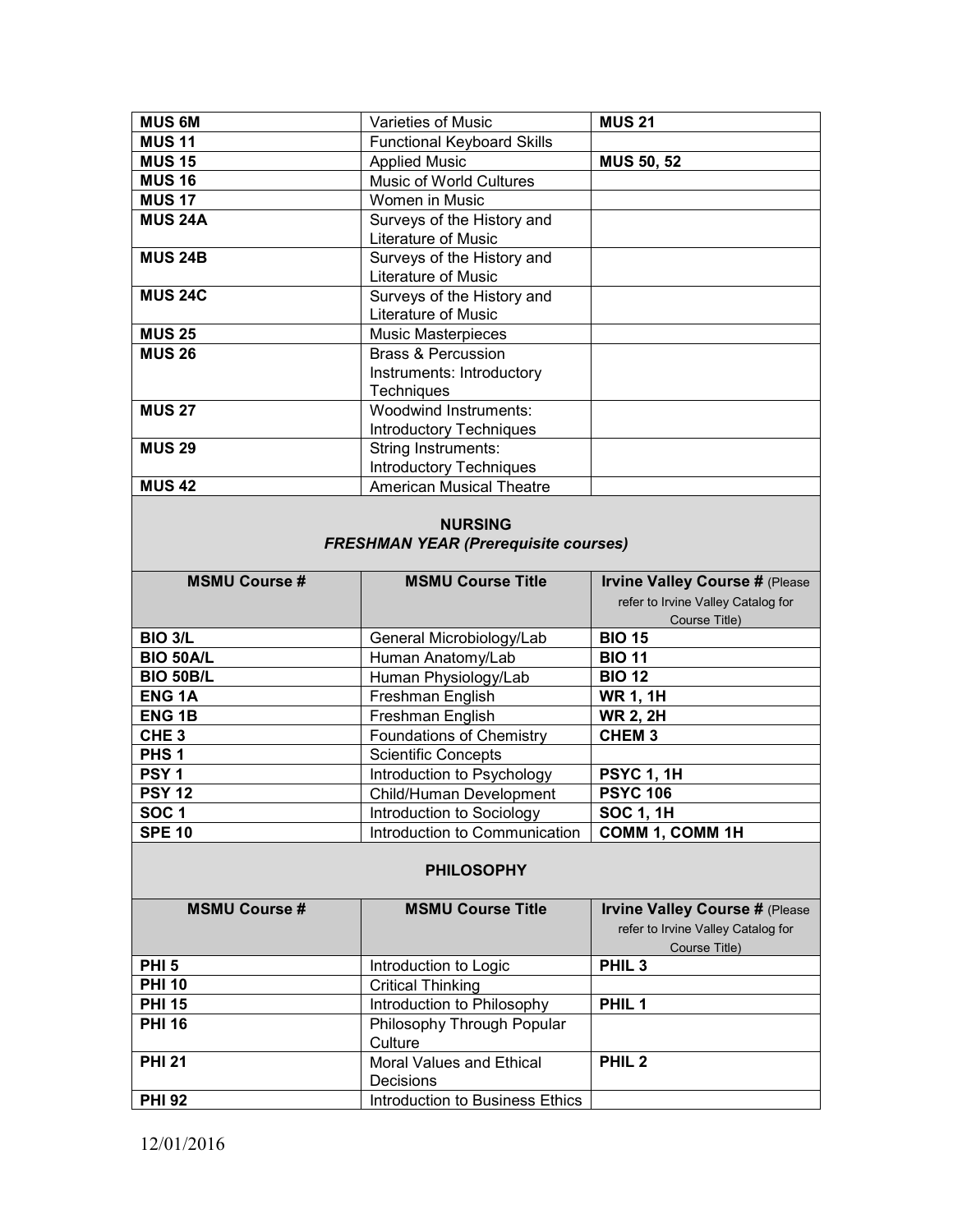| <b>POLITICAL SCIENCE</b> |                                                        |                                                                                              |
|--------------------------|--------------------------------------------------------|----------------------------------------------------------------------------------------------|
| <b>MSMU Course #</b>     | <b>MSMU Course Title</b>                               | <b>Irvine Valley Course # (Please</b><br>refer to Irvine Valley Catalog for<br>Course Title) |
| ECO <sub>2</sub>         | Macroeconomics                                         | <b>ECON 2, 2H</b>                                                                            |
| POL <sub>1</sub>         | American Government and<br><b>Institutions</b>         | <b>PS 1, 1H</b>                                                                              |
| POL <sub>2</sub>         | Introduction to World Politics                         | PS 12, 12H                                                                                   |
| <b>PSYCHOLOGY</b>        |                                                        |                                                                                              |
| <b>MSMU Course#</b>      | <b>MSMU Course Title</b>                               | <b>Irvine Valley Course # (Please</b><br>refer to Irvine Valley Catalog for<br>Course Title) |
| PSY <sub>1</sub>         | Introduction to Psychology                             | <b>PSYC 1, 1H</b>                                                                            |
| <b>PSY 12</b>            | Child/Human Development                                | <b>PSYC 106</b>                                                                              |
| <b>PSY 40</b>            | <b>Basic Statistical Methods</b>                       | PSYC 10, PSYC 10H                                                                            |
| <b>PSY 52/L</b>          | <b>Biological Psychology/Lab</b>                       | PSYC <sub>3</sub>                                                                            |
| <b>RELIGIOUS STUDIES</b> |                                                        |                                                                                              |
| <b>MSMU Course#</b>      | <b>MSMU Course Title</b>                               | <b>Irvine Valley Course # (Please</b><br>refer to Irvine Valley Catalog for<br>Course Title) |
| <b>RST 11</b>            | Introduction to Hebrew<br>Scriptures                   | <b>LIT 40</b>                                                                                |
| <b>RST 15</b>            | Introduction to New Testament                          | <b>LIT 41</b>                                                                                |
| <b>RST 21</b>            | Contemporary Catholicism                               |                                                                                              |
| <b>RST 23</b>            | Spiritual Journeys of Women                            |                                                                                              |
| <b>RST 25</b>            | Theology of Marriage and<br>Family                     |                                                                                              |
| <b>RST 41</b>            | Introduction to Christian Ethics                       |                                                                                              |
| <b>RST 45</b>            | Contemporary Issues in<br><b>Christian Ethics</b>      |                                                                                              |
| <b>RST 49</b>            | <b>Biomedical Issues in Christian</b><br><b>Ethics</b> |                                                                                              |
| <b>RST 61</b>            | <b>World Religions</b>                                 | <b>HUM 27</b>                                                                                |
| <b>RST 70</b>            | Faith and Human<br>Development                         | <b>HUM 20</b>                                                                                |
| <b>RST 78</b>            | Death and Afterlife                                    |                                                                                              |
| <b>SOCIAL WORK</b>       |                                                        |                                                                                              |
| <b>MSMU Course #</b>     | <b>MSMU Course Title</b>                               | <b>Irvine Valley Course # (Please</b><br>refer to Irvine Valley Catalog for                  |
|                          |                                                        | Course Title)                                                                                |
| <b>MTH 38</b>            | Elements of Probability and<br><b>Statistics</b>       | <b>MATH 10</b>                                                                               |
| <b>PSY 40</b>            | <b>Basic Statistical Methods</b>                       | <b>PSYC 10, 10H</b>                                                                          |
| SOC <sub>1</sub>         | Introduction to Sociology                              | <b>SOC 1, 1H</b>                                                                             |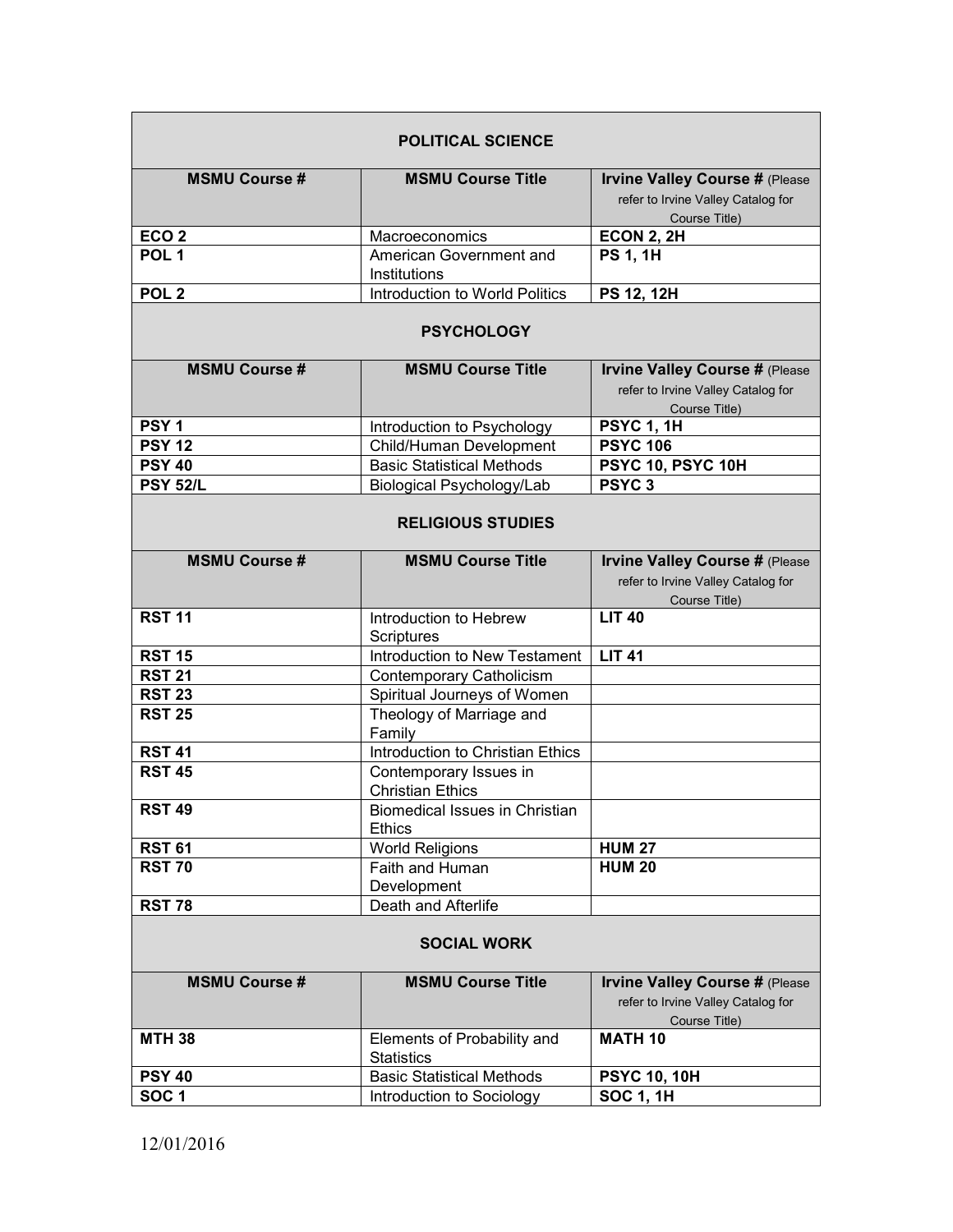| SOC <sub>6</sub>                      | The Family, Child and<br>Community                 |                                                                                              |
|---------------------------------------|----------------------------------------------------|----------------------------------------------------------------------------------------------|
| SOC <sub>7</sub>                      | Introduction to Human                              |                                                                                              |
|                                       | <b>Services</b>                                    |                                                                                              |
| <b>SOC 10</b>                         | Deviance and Youth                                 |                                                                                              |
| <b>SOC 13</b>                         | <b>Anatomy for Social Services</b>                 | <b>BIOL 11</b>                                                                               |
| <b>SOC 38</b>                         | <b>Statistics for Social Science</b>               |                                                                                              |
| <b>SOC 94</b>                         | Topics in Aging                                    |                                                                                              |
| <b>SOCIOLOGY</b>                      |                                                    |                                                                                              |
| <b>MSMU Course #</b>                  | <b>MSMU Course Title</b>                           | <b>Irvine Valley Course # (Please</b><br>refer to Irvine Valley Catalog for<br>Course Title) |
| SOC <sub>1</sub>                      | Introduction to Sociology                          | <b>SOC 1, 1H</b>                                                                             |
| SOC <sub>6</sub>                      | The Family, Child, and<br>Community                |                                                                                              |
| SOC <sub>7</sub>                      | Introduction to Human<br><b>Services</b>           |                                                                                              |
| <b>SOC 10</b>                         | Deviance and Youth                                 |                                                                                              |
| <b>SOC 13</b>                         | <b>Anatomy for Social Services</b>                 | <b>BIOL 11</b>                                                                               |
| <b>SOC 49</b>                         | Multicultural Issues in<br>Healthcare              |                                                                                              |
| <b>SOC 94</b>                         | Topics in Aging                                    |                                                                                              |
| <b>SPANISH/LATIN AMERICAN STUDIES</b> |                                                    |                                                                                              |
|                                       |                                                    |                                                                                              |
| <b>MSMU Course #</b>                  | <b>MSMU Course Title</b>                           | <b>Irvine Valley Course # (Please</b><br>refer to Irvine Valley Catalog for<br>Course Title) |
| SPA <sub>1</sub>                      | <b>Elementary Spanish I</b>                        | <b>SPAN1</b>                                                                                 |
| SPA <sub>2</sub>                      | <b>Elementary Spanish II</b>                       | <b>SPAN 2</b>                                                                                |
| SPA <sub>3</sub>                      | Intermediate Spanish III                           | <b>SPAN 3</b>                                                                                |
| SPA <sub>4</sub>                      | Intermediate Spanish IV                            |                                                                                              |
| <b>SPA 44</b>                         | Spanish-speaking Civilizations                     |                                                                                              |
|                                       | and Cultures in the Americas                       |                                                                                              |
|                                       | and Spain                                          |                                                                                              |
|                                       | <b>MUSIC SCORING FOR MEDIA MINOR</b>               |                                                                                              |
| <b>MSMU Course #</b>                  | <b>MSMU Course Title</b>                           | <b>Irvine Valley Course # (Please</b><br>refer to Irvine Valley Catalog for                  |
| <b>MUS3</b>                           | <b>Discovering Music</b>                           | Course Title)<br>MUS 1, MUS 1H                                                               |
|                                       | Fundamentals                                       |                                                                                              |
| <b>MUS 13</b>                         | <b>Applied Music:</b>                              |                                                                                              |
|                                       | Instrumental/Vocal for Non-<br><b>Music Majors</b> |                                                                                              |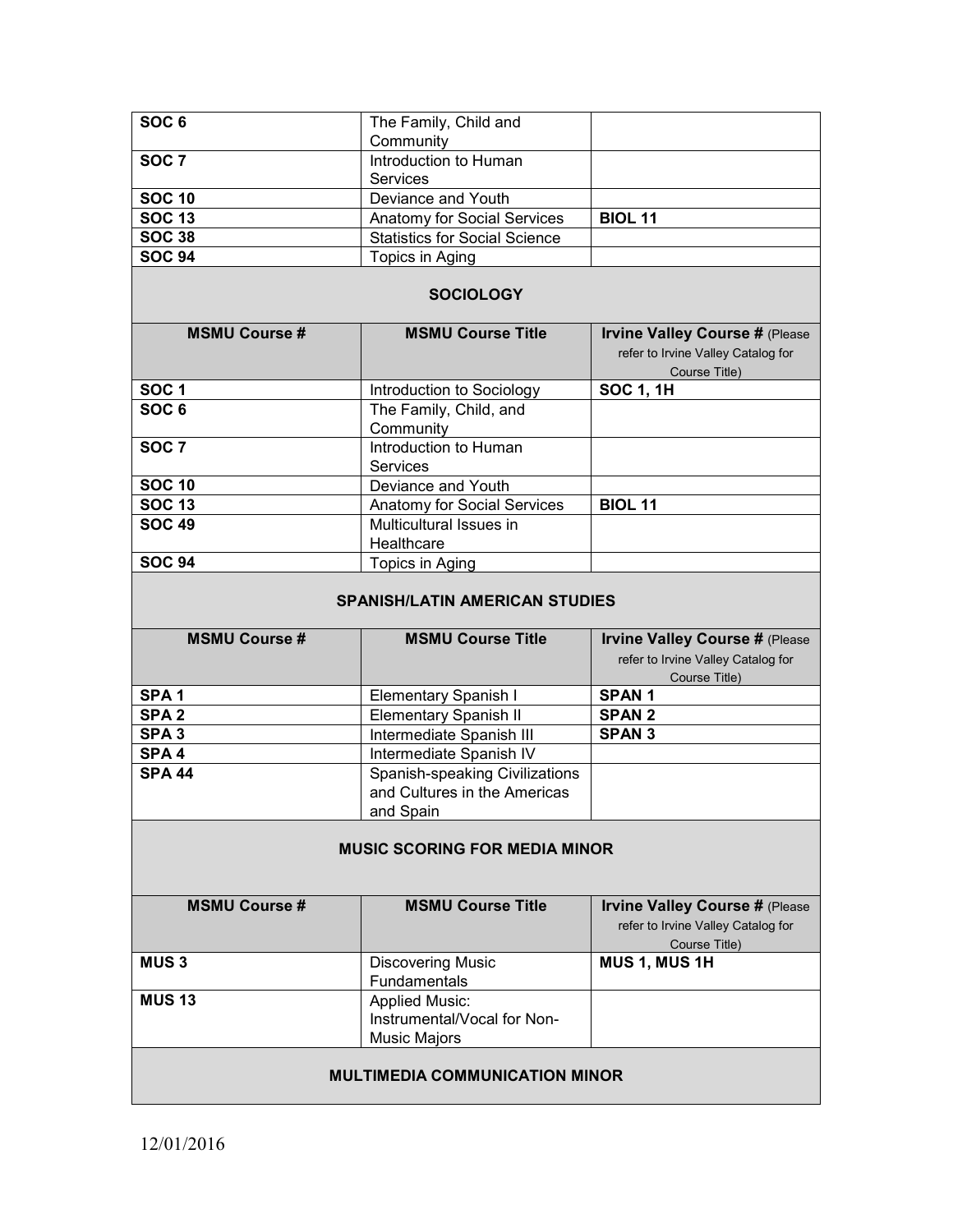| <b>MSMU Course #</b> | <b>MSMU Course Title</b>   | <b>Irvine Valley Course # (Please</b> |
|----------------------|----------------------------|---------------------------------------|
|                      |                            | refer to Irvine Valley Catalog for    |
|                      |                            | Course Title)                         |
| <b>ART 15</b>        | <b>Computer Graphics</b>   |                                       |
| <b>SOC 30</b>        | <b>Human Communication</b> |                                       |

## **SECTION III**

## **LIBERAL STUDIES**

Students planning to major in Liberal Studies at Mount Saint Mary's University may take the following courses at Irvine Valley College to meet selected subject matter content requirements.

No community college coursework counts as upper division units at MSMU. Students who transfer a lower division course toward an upper division requirement must still complete a total of 45 upper division units at MSMU.

| *One additional Course in Philosophy or Religious Studies to equal 15 units in Philosophy |  |
|-------------------------------------------------------------------------------------------|--|
| & Religious Studies that meets MSMU Articulation Agreement                                |  |

| <b>MSMU Course #</b>          | <b>MSMU Course Title</b>         | <b>Irvine Valley Course # (Please</b> |
|-------------------------------|----------------------------------|---------------------------------------|
|                               |                                  | refer to Irvine Valley Catalog for    |
|                               |                                  | Course Title)                         |
| <b>ENG 1A, 1B</b>             | Freshman English                 | WR 1, 1H, 2, 2H                       |
| <b>ENG Literature</b>         |                                  |                                       |
| <b>SPE 10</b>                 | Introduction to Communication    | <b>COMM 1, 1H</b>                     |
| SPA <sub>1</sub>              | <b>Elementary Spanish I</b>      | <b>SPAN1</b>                          |
| SPA <sub>2</sub>              | <b>Elementary Spanish II</b>     | <b>SPAN 2</b>                         |
| <b>MTH 50</b>                 | <b>Elementary Number Systems</b> | <b>MATH 120</b>                       |
| <b>MTH 51</b>                 | Elements of Geometry and         | <b>MATH 10</b>                        |
|                               | <b>Statistics</b>                |                                       |
| <b>BIO 5 with lab</b>         | Life Sciences                    | <b>BIO 1, 1L, BIO 3</b>               |
| <b>BIO 10</b>                 | <b>Health Science</b>            | HLTH <sub>1</sub>                     |
| <b>PHI 92</b>                 | <b>Business Ethics</b>           |                                       |
| PHS 2A with lab               | <b>General Physical Science</b>  | CHEM <sub>3</sub>                     |
| *Study of Physics             |                                  | <b>PHYS 2A</b>                        |
| *Study of Chemistry           |                                  |                                       |
| PHS <sub>2B</sub>             | <b>General Physical Science</b>  | <b>ERTH 20</b>                        |
| *Study of Astronomy           |                                  |                                       |
| *Study of Geology             |                                  |                                       |
| *Study of physics, chemistry, |                                  |                                       |
| geology and astronomy is      |                                  |                                       |
| required. One course must     |                                  |                                       |
| include Lab.                  |                                  |                                       |
| CIS <sub>1</sub>              | <b>Computer Processes &amp;</b>  | CS <sub>1</sub>                       |
|                               | Applications                     |                                       |
| POL <sub>1</sub>              | American Government and          | <b>PS 1, 1H</b>                       |
|                               | Institutions                     |                                       |